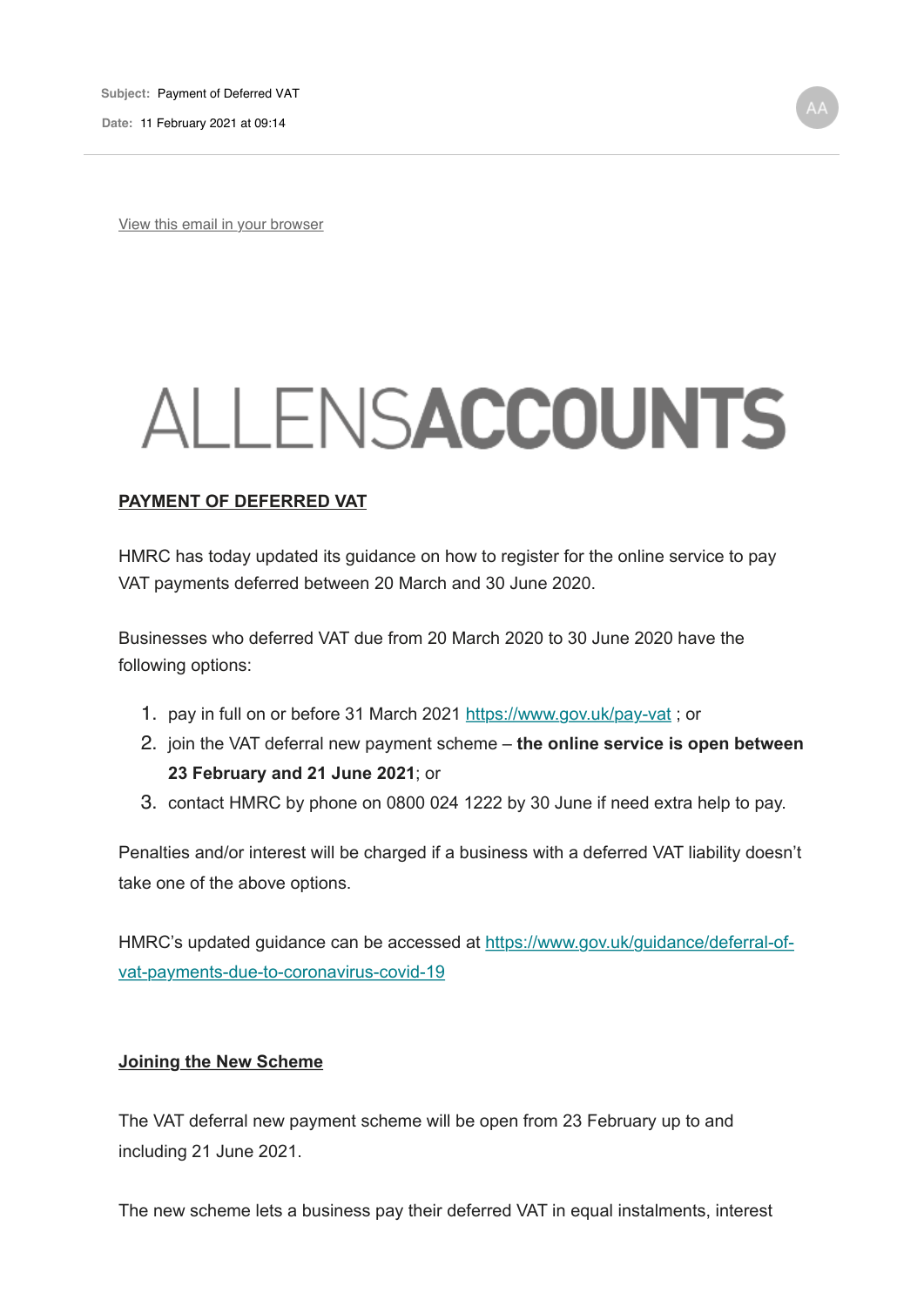free; and choose the number of instalments, from two to 11 (depending on when join).

It is important to note that in order to use the online service, businesses and sole traders registered for VAT must:

- join the scheme themselves **agents such as ourselves cannot do this for you**;
- still have deferred VAT to pay;
- be up to date with VAT returns;
- $\bullet$  join by 21 June 2021;
- pay the first instalment when they join; and
- pay instalments by direct debit (if want to use the scheme but cannot pay by direct debit, there's an alternative entry route).

If a business joins the scheme, they can still have a Time to Pay arrangement for other HMRC debts and outstanding tax.

Anyone on the VAT Annual Accounting Scheme or the VAT Payment on Account Scheme will be invited to join the new payment scheme later in March 2021.

## **Instalment Options**

The month a business decides to join the scheme will determine the maximum number of instalments that are available. If a business joins the scheme in March, it is able to pay its deferred VAT in 11 instalments or fewer.

The table below sets out the monthly joining deadlines (to allow for direct debit processing) and the corresponding number of maximum instalments (including the first payment):

| If you join by: | Number of instalments |
|-----------------|-----------------------|
| 19 March 2021   | 11                    |
| 21 April 2021   | 10                    |
| 19 May 2021     | 9                     |
| 21 June 2021    | 8                     |

## **Before Joining the Scheme**

Before joining the scheme a business: